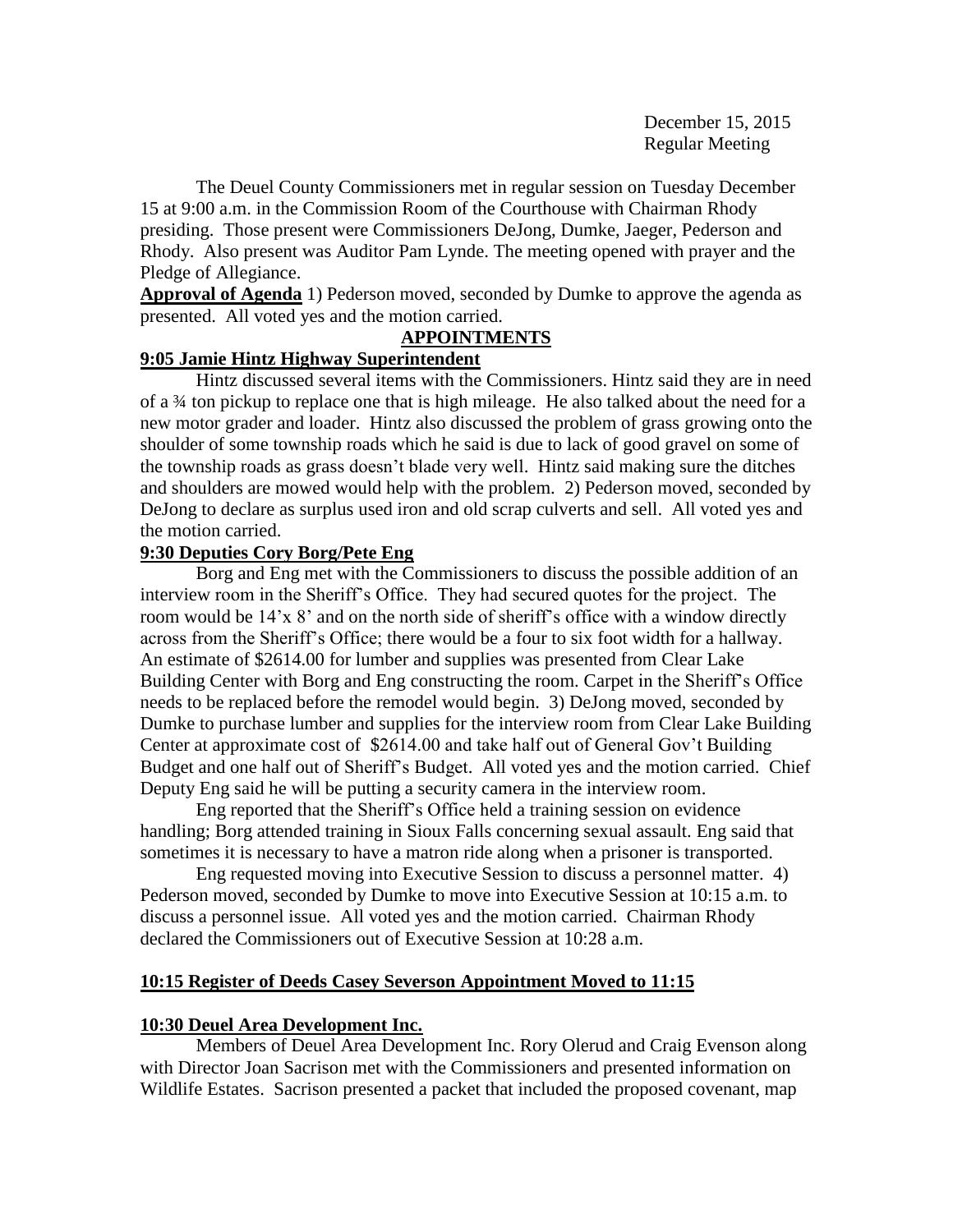of the addition which includes 16 lots and prices for those lots; each lot has an address and will be advertised on their website; they are moving forward with the project. All underground work of water and sewer has been done; lots range from \$25,500 to \$39,500 with several lots available for twin homes. Olerud said the total project cost is \$542,000. He also talked about the additional tax revenue that would be generated when the lots are sold and homes built on the lots. He said they are asking the county to invest in the future and asked the Commissioners to consider increasing the yearly contribution amount to Deuel Area Development Inc.

#### **10:45 Treasurer Mary Korth**

Korth presented a quote for the purchase of a used copier from Office Peeps. The quote was \$2,020.00 for a refurbished copier and will have 90 days to decide if they want to purchase a service contract for .018 per copy negotiable depending on average copies the first 90 days of use; no warranty comes with the machine. 5) Dumke moved, seconded by Pederson to purchase refurbished Toshiba e-Studio 205L copier at the quoted price of \$2020.00 for the Treasurer's Office. All voted yes and the motion carried.

#### **11:00 Drainage**

 6) Jaeger moved, seconded by DeJong to adjourn as County Commission and reconvene as the Drainage Board. All voted yes and motion carried. Global Dairy/Sherman Dairy/ Michael Crinion on behalf of Turtle Property presented an application to drain on the W1/2  $\&$  W1/2SE1/4  $\&$  W1/2NE1/4 17-113-50 with the water flowing to the south and will drain unto their own land. He had the wetland determination on the property. 7) Pederson moved, seconded by Rhody to approve the application on the above described property and issue Drainage Permit #D15-43 to Global Dairy/Turtle Property. All voted yes and the motion carried.

He requested a second permit to drain on the N1/2NE1/4 & N1/2NW1/4 20-113- 50 with the water flowing into a natural drainway on to adjoining landowner property. He had secured the wetland determination on the property and sign offs of adjoining landowners. 8) Dumke moved, seconded by DeJong to approve and issue Drainage Permit #D15-42 on the above described property to Global Dairy/Turtle Property. All voted yes and the motion carried.

He presented a third application to drain on the NE1/4 & N1/2NW1/4 of 21-113-50 with the water flowing to the south into a creek and onto his own property. He had secured the wetland determination on the property. 9) Jaeger moved, seconded by Pederson by to approve and issue Drainage Permit #D15-41 on the above described property to Global Dairy/Turtle Property. All voted yes and the motion carried. 10) DeJong moved, seconded by Jaeger to adjourn as Drainage Board and reconvene as County Commission. All voted yes and the motion carried.

#### **11:15 Brent Rice-Johnson Controls Postponed to 1:45 on 30th of December Register of Deeds Casey Severson**

Rice postponed his appointment with the Commissioners until the Dec. 30 special meeting because of the weather. Severson met with the Commissioners to discuss upgrading of furniture in her office. She had secured several quotes and presented the lowest quote from Office Peeps. The quote of \$11,630.00 included desks, shelving and several options. The Commissioners will discuss the request further in the 2016 budget year. She also presented a quote for new chairs for the office. 11) Dumke moved,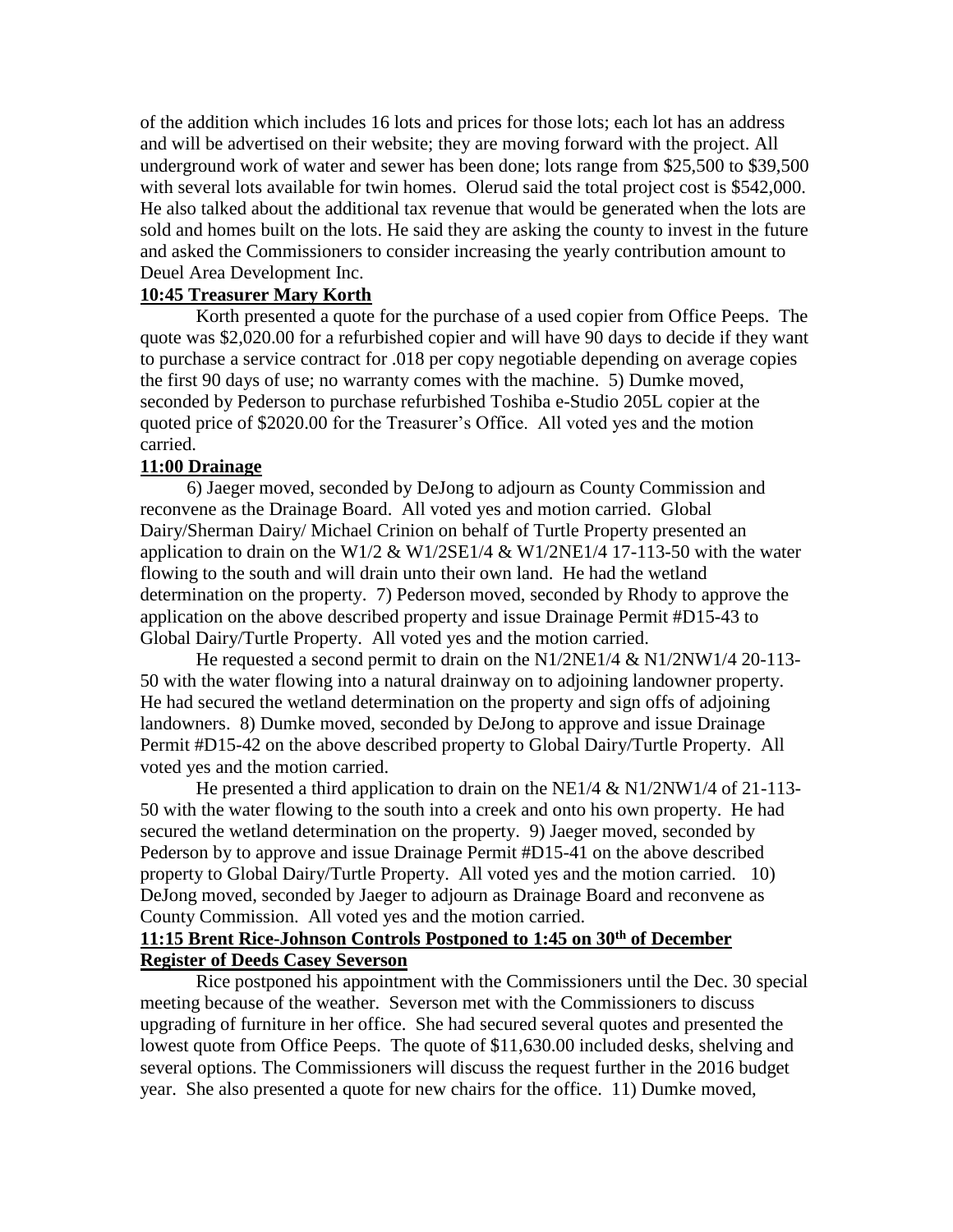seconded by Jaeger to purchase two chairs for Register of Deeds office from Office Peeps at cost of \$427.00 each. All voted yes and the motion carried.

# **11:40 State's Attorney Knight**

Knight met with the Commissioners and requested moving into Executive Session at 11:45 a.m. to discuss a personnel issue. 12) Jaeger moved, seconded by Pederson to move into Executive Session to discuss personnel issue. All voted yes and the motion carried. Chairman Rhody declared the Commissioner out of Executive Session at 12:15 p.m.

### **UNFINISHED BUSINESS**

 Carpet in the Sheriff's Office needs to be replaced and a quote will be presented at the next meeting.

#### **NEW BUSINESS**

#### **Warrants**

13) Dumke moved, seconded by Jaeger to approve warrants paid early. All voted yes and the motion carried. SDDOR \$83,094.49 Funds Due to State, SDACO \$130 M&P Due to State, RC Technologies \$150.00 911 Relay 911, Ottertail Power \$1,077.32 Utility, Neo Post \$62.85 Postage Machine Rent Ext. Office, City of Clear Lake \$202.81 Water/Sewer, ITC \$1,839.98 Phone/Internet Bill.

### **Contingency Transfers**

14) DeJong moved, seconded by Pederson to approve the transfer from Contingency to the following accounts. All voted yes and motion carried. 101-153-422 Court Appointed Attorney \$3843, 101-441-422 Mental Handicapped \$130, 101-615-426 Weed & Pest \$9021.

## **Travel, Flex Plan Administration Agreement 2016, Surplus 2009 HP Computer, Purchase Vacuum Cleaner**

15) Jaeger moved, seconded by Dumke to approve and pay travel expense for Auditor to attend Annual Report Workshop in January. All voted yes and the motion carried.

16) Pederson moved, seconded by DeJong to approve and sign the 2016 Flex Plan Administration Agreement with Sanford Health. All voted yes and the motion carried.

17) Jaeger moved, seconded by Rhody to surplus 2009 HP Pro Computer in Auditor's Office no value. All voted yes and the motion carried.

18) Pederson moved, seconded by Jaeger to purchase a vacuum cleaner from Hillyard Co. for cost of \$454.00. All voted yes and the motion carried.

#### **Appoint Veteran Service Officer, Plat**

19) Dumke moved, seconded by DeJong to reappoint Dennis Evenson as Veteran Service Officer for a period of four years, through the first Monday in January, 2019. All voted yes and the motion carried.

20) Jaeger moved, seconded by Pederson to approve Plat of Winters First Addition in the SW1/4 4-113-48 and Resolution #15-30. All voted yes and motion carried.

# **RESOLUTION**

#### **#15-30**

BE IT RESOLVED by the Board of County Commissioners of Deuel County, South Dakota, that the plat entitled: **"Winters First Addition located in the Southwest Quarter of Section 4, Township 113 North, Range 48 West of the 5th P.M., in the**